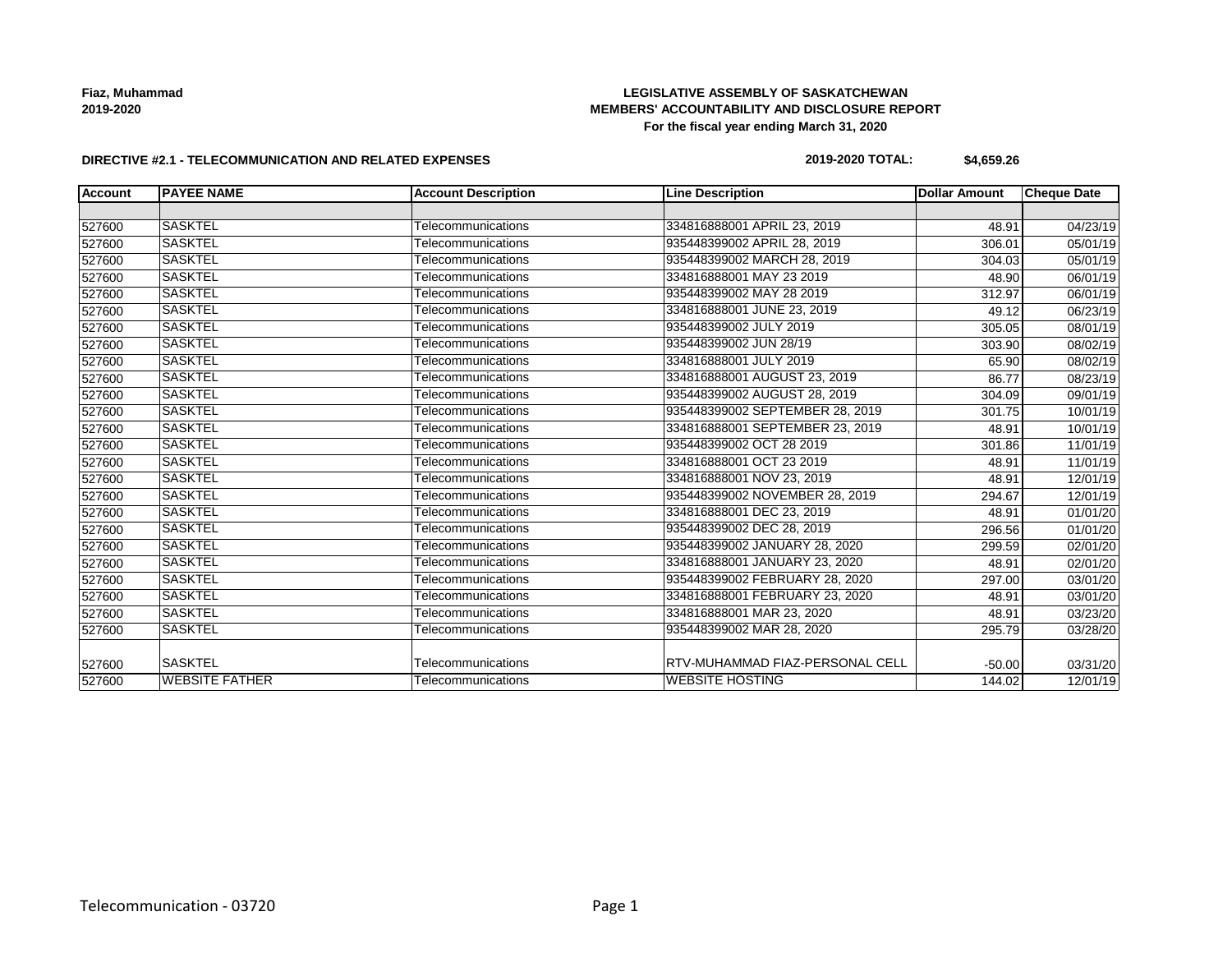**Fiaz, Muhammad 2019-2020**

## **LEGISLATIVE ASSEMBLY OF SASKATCHEWAN MEMBERS' ACCOUNTABILITY AND DISCLOSURE REPORT For the fiscal year ending March 31, 2020**

#### **DIRECTIVE #3.1 - MLA TRAVEL AND LIVING EXPENSES**

## **2019-2020 TOTAL: \$17,457.60**

| <b>Account</b> | <b>PAYEE NAME</b> | <b>Account Description</b>  | <b>Line Description</b>          | Dollar Amount | <b>Cheque Date</b> |
|----------------|-------------------|-----------------------------|----------------------------------|---------------|--------------------|
|                |                   |                             |                                  |               |                    |
| 541900         | FIAZ, MUHAMMAD    | Elected Rep - Travel        | MLA TRAVEL MAY 20-31 2019        | 502.10        | 06/01/19           |
| 541900         | FIAZ, MUHAMMAD    | Elected Rep - Travel        | MLA TRAVEL APR 1-30 2019         | 774.02        | 06/01/19           |
| 541900         | FIAZ, MUHAMMAD    | Elected Rep - Travel        | MLA TRAVEL MAY 1-18 2019         | 779.95        | 06/01/19           |
| 541900         | FIAZ, MUHAMMAD    | Elected Rep - Travel        | MLA TRAVEL MAR 1-20 2019         | 953.69        | 06/01/19           |
| 541900         | FIAZ, MUHAMMAD    | Elected Rep - Travel        | MLA TRAVEL JAN 22-30 2019        | 219.05        | 06/01/19           |
| 541900         | FIAZ, MUHAMMAD    | <b>Elected Rep - Travel</b> | MLA TRAVEL JAN 1-21 2019         | 675.38        | 06/01/19           |
| 541900         | FIAZ, MUHAMMAD    | Elected Rep - Travel        | MLA TRAVEL MAR 21-29 2019        | 333.38        | 06/01/19           |
| 541900         | FIAZ, MUHAMMAD    | Elected Rep - Travel        | MLA TRAVEL FEB 1-28 2019         | 292.98        | 06/01/19           |
| 541900         | FIAZ, MUHAMMAD    | Elected Rep - Travel        | MLA TRAVEL JUN 2-21 2019         | 672.93        | 08/01/19           |
| 541900         | FIAZ, MUHAMMAD    | Elected Rep - Travel        | MLA TRAVEL JULY 19-25 2019       | 3,614.47      | 08/01/19           |
| 541900         | FIAZ, MUHAMMAD    | Elected Rep - Travel        | <b>MLA TRAVEL JUN 24-27 2019</b> | 458.01        | 08/01/19           |
| 541900         | FIAZ, MUHAMMAD    | Elected Rep - Travel        | MLA TRAVEL JULY 19-30 2019       | 329.88        | 08/01/19           |
| 541900         | FIAZ, MUHAMMAD    | Elected Rep - Travel        | MLA TRAVEL AUG 22-31 2019        | 232.75        | 09/01/19           |
| 541900         | FIAZ, MUHAMMAD    | Elected Rep - Travel        | MLA TRAVEL AUG 1-21 2019         | 1,377.32      | 09/01/19           |
| 541900         | FIAZ, MUHAMMAD    | Elected Rep - Travel        | MLA TRAVEL OCT 29-31, 2019       | 261.69        | 11/22/19           |
| 541900         | FIAZ, MUHAMMAD    | Elected Rep - Travel        | MLA TRAVEL SEPT 1-28, 2019       | 890.61        | 11/22/19           |
| 541900         | FIAZ, MUHAMMAD    | Elected Rep - Travel        | MLA TRAVEL SEPT 30, 2019         | 30.30         | 11/22/19           |
| 541900         | FIAZ, MUHAMMAD    | Elected Rep - Travel        | MLA TRAVEL OCT 1-28, 2019        | 771.76        | 11/25/19           |
| 541900         | FIAZ, MUHAMMAD    | Elected Rep - Travel        | MLA TRAVEL NOV 1-19, 2019        | 483.42        | 01/14/20           |
| 541900         | FIAZ, MUHAMMAD    | Elected Rep - Travel        | MLA TRAVEL NOV 20-30, 2019       | 480.62        | 01/14/20           |
| 541900         | FIAZ, MUHAMMAD    | Elected Rep - Travel        | <b>MLA TRAVEL DEC 1-20, 2019</b> | 494.05        | 01/14/20           |
| 541900         | FIAZ, MUHAMMAD    | Elected Rep - Travel        | MLA TRAVEL DEC 21-31, 2019       | 430.73        | 01/14/20           |
| 541900         | FIAZ, MUHAMMAD    | Elected Rep - Travel        | MLA TRAVEL JAN 27-31, 2020       | 437.96        | 02/27/20           |
| 541900         | FIAZ, MUHAMMAD    | Elected Rep - Travel        | MLA TRAVEL JAN 1-31, 2020        | 1,960.55      | 02/27/20           |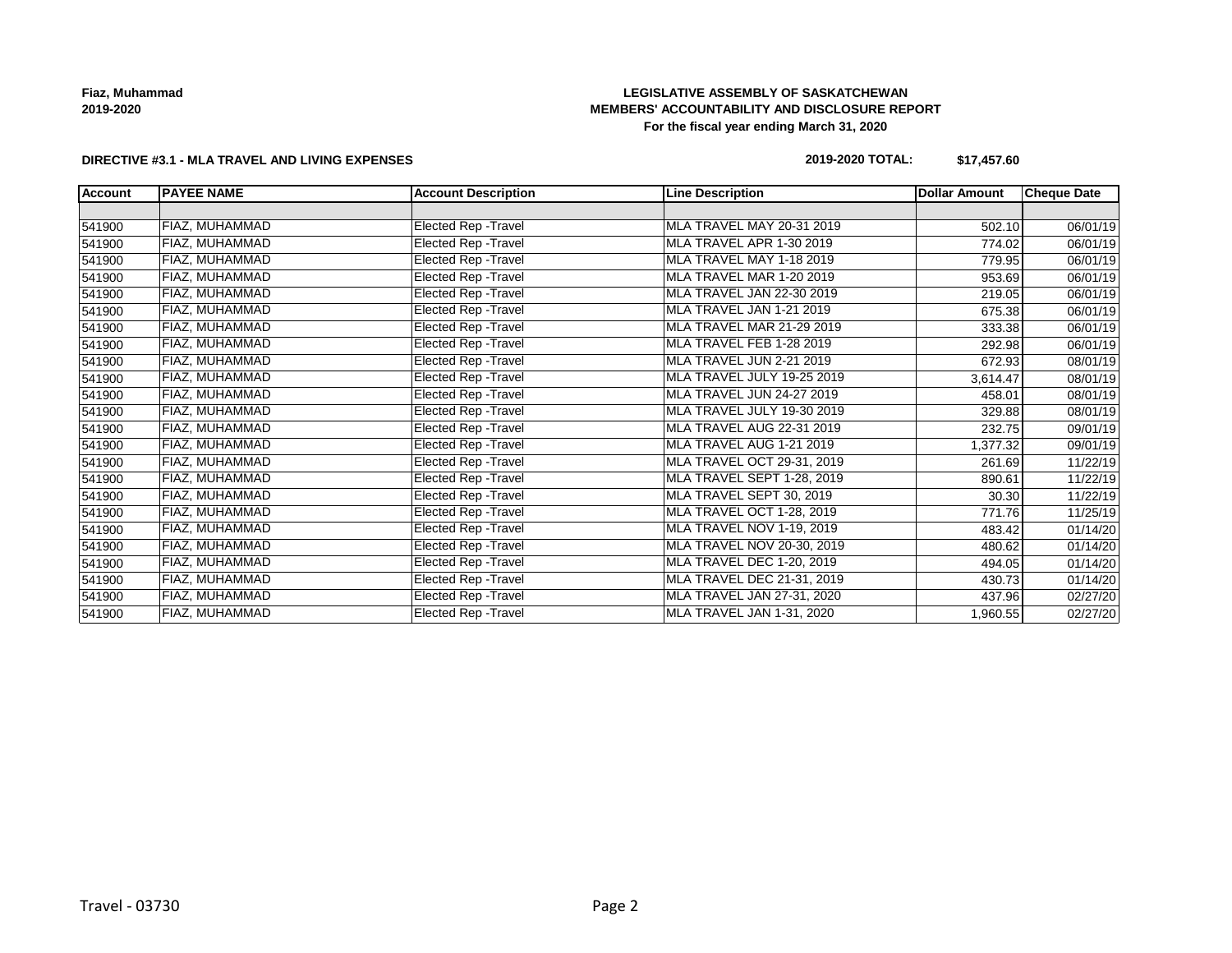| DIRECTIVE #4.1 - CONSTITUENCY SERVICE EXPENSES |  |
|------------------------------------------------|--|

# **LEGISLATIVE ASSEMBLY OF SASKATCHEWAN MEMBERS' ACCOUNTABILITY AND DISCLOSURE REPORT For the fiscal year ending March 31, 2020**

**2019-2020 TOTAL: \$48,452.22**

| <b>Account</b> | <b>PAYEE NAME</b>                  | <b>Account Description</b>                | <b>Line Description</b>        | <b>Dollar Amount</b> | <b>Cheque Date</b> |
|----------------|------------------------------------|-------------------------------------------|--------------------------------|----------------------|--------------------|
|                |                                    |                                           |                                |                      |                    |
|                |                                    |                                           |                                |                      |                    |
| 522000         | <b>COLLIERS INTERNATIONAL</b>      | Rent of Ground, Buildings and Other Space | APRIL 2019 MLA OFFICE RENT     | 1,826.69             | 04/01/19           |
| 522000         | <b>COLLIERS INTERNATIONAL</b>      | Rent of Ground, Buildings and Other Space | MAY 2019 MLA OFFICE RENT       | 1,219.17             | 04/12/19           |
|                |                                    |                                           |                                |                      |                    |
| 522000         | <b>COLLIERS INTERNATIONAL</b>      | Rent of Ground, Buildings and Other Space | JUNE 2019 MLA OFFICE RENT      | 1,826.69             | 05/15/19           |
| 522000         | <b>COLLIERS INTERNATIONAL</b>      | Rent of Ground, Buildings and Other Space | JULY 2019 MLA OFFICE RENT      | 1,826.69             | 06/12/19           |
| 522000         | <b>COLLIERS INTERNATIONAL</b>      | Rent of Ground, Buildings and Other Space | AUGUST 2019 MLA OFFICE RENT    | 1,826.69             | 07/18/19           |
| 522000         | <b>COLLIERS INTERNATIONAL</b>      | Rent of Ground, Buildings and Other Space | SEPTEMBER 2019 MLA OFFICE RENT | 1,826.69             | 08/02/19           |
| 522000         | <b>COLLIERS INTERNATIONAL</b>      | Rent of Ground, Buildings and Other Space | OCTOBER 2019 MLA OFFICE RENT   | 1,826.69             | 09/10/19           |
| 522000         | COLLIERS INTERNATIONAL             | Rent of Ground, Buildings and Other Space | NOVEMBER 2019 MLA OFFICE RENT  | 1,826.69             | 10/01/19           |
| 522000         | <b>COLLIERS INTERNATIONAL</b>      | Rent of Ground, Buildings and Other Space | DECEMBER 2019 MLA OFFICE RENT  | 1,826.69             | 11/05/19           |
| 522000         | <b>COLLIERS INTERNATIONAL</b>      | Rent of Ground, Buildings and Other Space | JANUARY 2020 MLA OFFICE RENT   | 1,843.92             | 12/27/19           |
| 522000         | <b>COLLIERS INTERNATIONAL</b>      | Rent of Ground, Buildings and Other Space | FEBURARY 2020 MLA OFFICE RENT  | 1,843.92             | 01/02/20           |
| 522000         | <b>COLLIERS INTERNATIONAL</b>      | Rent of Ground, Buildings and Other Space | MARCH 2020 MLA OFFICE RENT     | 1,843.92             | 02/07/20           |
| 522000         | <b>COLLIERS INTERNATIONAL</b>      | Rent of Ground, Buildings and Other Space | 2019 RENT ADJUSTMENT           | 250.68               | 03/01/20           |
| 522200         | <b>GOLD BUSINESS MACHINES LTD.</b> | Rent of Photocopiers                      | <b>COPIER CHARGES</b>          | 156.66               | 04/01/19           |
| 522200         | GOLD BUSINESS MACHINES LTD.        | Rent of Photocopiers                      | <b>COPIER CHARGES</b>          | 155.54               | 05/01/19           |
| 522200         | <b>GOLD BUSINESS MACHINES LTD.</b> | Rent of Photocopiers                      | <b>COPIER CHARGES</b>          | 164.02               | 07/01/19           |
| 522200         | <b>GOLD BUSINESS MACHINES LTD.</b> | Rent of Photocopiers                      | <b>COPIER CHARGES</b>          | 135.32               | 07/03/19           |
| 522200         | <b>GOLD BUSINESS MACHINES LTD.</b> | Rent of Photocopiers                      | <b>COPIER CHARGES</b>          | 148.15               | 08/01/19           |
| 522200         | GOLD BUSINESS MACHINES LTD.        | <b>Rent of Photocopiers</b>               | <b>COPIER CHARGES</b>          | 137.81               | 10/01/19           |
| 522200         | <b>GOLD BUSINESS MACHINES LTD.</b> | Rent of Photocopiers                      | <b>COPIER CHARGES</b>          | 135.01               | 11/01/19           |
| 522200         | <b>GOLD BUSINESS MACHINES LTD.</b> | <b>Rent of Photocopiers</b>               | <b>COPIER CHARGES</b>          | 133.48               | 11/01/19           |
| 522200         | <b>GOLD BUSINESS MACHINES LTD.</b> | Rent of Photocopiers                      | <b>COPIER CHARGES</b>          | 152.80               | 12/01/19           |
| 522200         | <b>GOLD BUSINESS MACHINES LTD.</b> | Rent of Photocopiers                      | <b>COPIER CHARGES</b>          | 137.47               | 02/01/20           |
| 522200         | GOLD BUSINESS MACHINES LTD.        | Rent of Photocopiers                      | <b>COPIER CHARGES</b>          | 133.62               | 03/01/20           |
| 522200         | GOLD BUSINESS MACHINES LTD.        | Rent of Photocopiers                      | <b>COPIER CHARGES</b>          | 133.02               | 03/01/20           |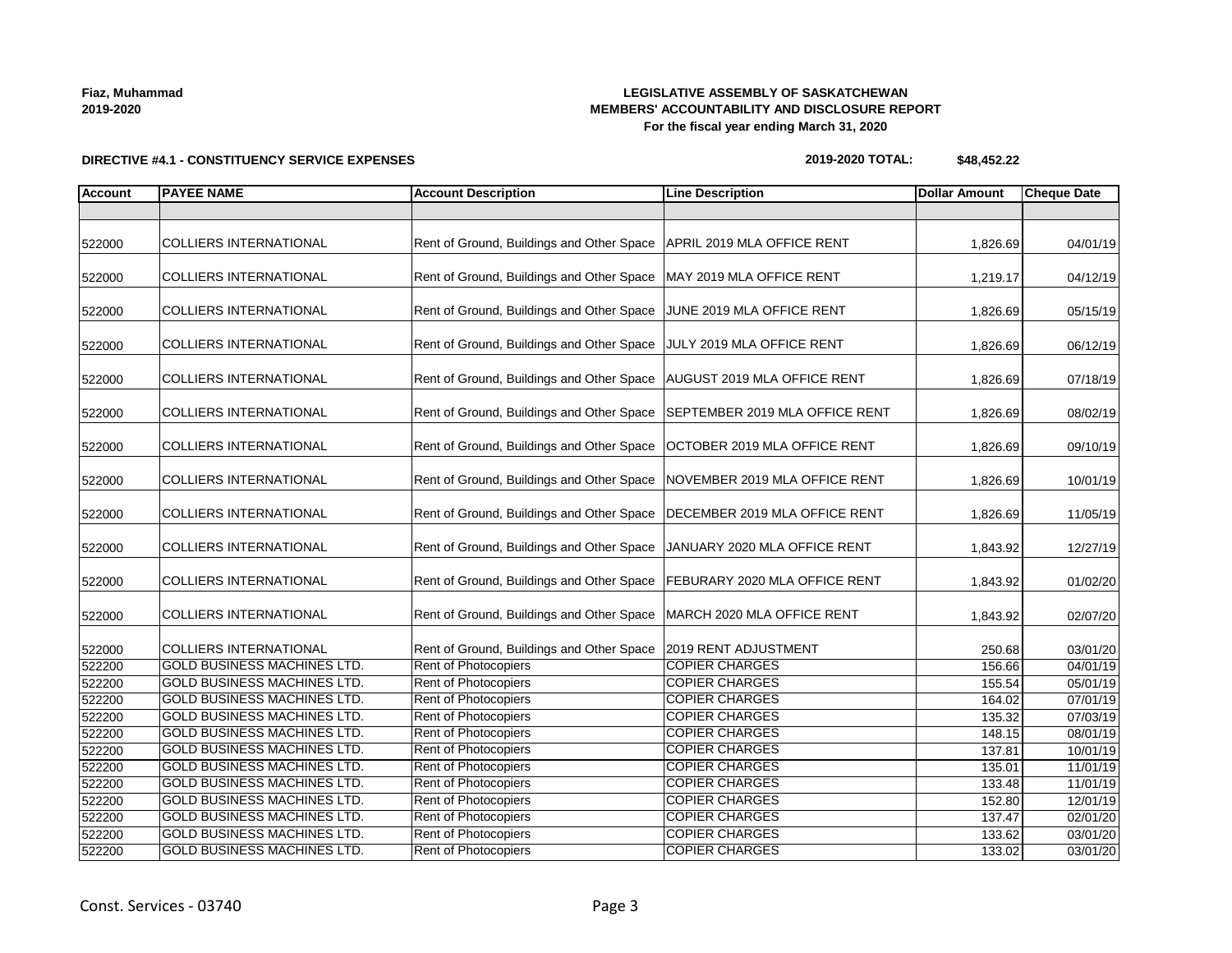| <b>Account</b> | <b>PAYEE NAME</b>                | <b>Account Description</b>              | <b>Line Description</b>              | <b>Dollar Amount</b> | <b>Cheque Date</b> |
|----------------|----------------------------------|-----------------------------------------|--------------------------------------|----------------------|--------------------|
|                | MINISTER OF FINANCE-MINISTRY OF  |                                         |                                      |                      |                    |
| 522200         | <b>CENTRAL SERVICES</b>          | Rent of Photocopiers                    | PHOTOCOPIER SERVICE FEES 19/20       | 100.00               | 12/16/19           |
| 522500         | SMITHS' AGENCY (REGINA) LTD.     | <b>Insurance Premiums</b>               | <b>INSURANCE PREMIUMS</b>            | 577.76               | 07/09/19           |
| 522700         | SASKPOWER CORPORATION            | Utilities - Electricity and Nat Gas     | 510006509325 APRIL 09, 2019          | 104.48               | 04/09/19           |
| 522700         | SASKPOWER CORPORATION            | Utilities - Electricity and Nat Gas     | 510006509325 MAY 9 2019              | 211.38               | 05/09/19           |
| 522700         | SASKPOWER CORPORATION            | Utilities - Electricity and Nat Gas     | 510006509325 JUNE 11, 2019           | 157.86               | 06/11/19           |
| 522700         | SASKPOWER CORPORATION            | Utilities - Electricity and Nat Gas     | 510006509325 JULY 10 2019            | 139.95               | 07/10/19           |
| 522700         | SASKPOWER CORPORATION            | Utilities - Electricity and Nat Gas     | 510006509325 AUGUST 12, 2019         | 178.51               | 08/12/19           |
| 522700         | SASKPOWER CORPORATION            | Utilities - Electricity and Nat Gas     | 510006509325 SEP 11 2019             | 166.63               | 09/11/19           |
| 522700         | SASKPOWER CORPORATION            | Utilities - Electricity and Nat Gas     | 510006509325 OCT 9 2019              | 146.96               | 10/09/19           |
| 522700         | SASKPOWER CORPORATION            | Utilities - Electricity and Nat Gas     | 5100 0650 9325 NOV 12, 2019          | 82.69                | 11/12/19           |
| 522700         | SASKPOWER CORPORATION            | Utilities - Electricity and Nat Gas     | 510006509325 DEC 10, 2019            | 121.10               | 12/10/19           |
| 522700         | SASKPOWER CORPORATION            | Utilities - Electricity and Nat Gas     | 510006509325 JAN 10, 2020            | 130.59               | 02/01/20           |
| 522700         | SASKPOWER CORPORATION            | Utilities - Electricity and Nat Gas     | 510006509325 FEB 10, 2020            | 138.18               | 03/01/20           |
| 522700         | SASKPOWER CORPORATION            | Utilities - Electricity and Nat Gas     | 510006509325 MAR 10, 2020            | 141.85               | 03/10/20           |
| 525000         | <b>CANADA POST CORPORATION</b>   | Postal, Courier, Freight and Related    | <b>POSTAGE</b>                       | 1,780.85             | 06/04/19           |
| 525000         | FIAZ, MUHAMMAD                   | Postal, Courier, Freight and Related    | <b>REIMB: POSTAGE</b>                | 283.50               | 06/01/19           |
| 525000         | FIAZ, MUHAMMAD                   | Postal, Courier, Freight and Related    | <b>REIMB: POSTAGE</b>                | 94.50                | 11/19/19           |
|                | MINISTER OF FINANCE-MINISTRY OF  |                                         |                                      |                      |                    |
| 525000         | <b>CENTRAL SERVICES</b>          | Postal, Courier, Freight and Related    | DECEMBER MAILOUTS                    | 1,654.42             | 02/18/20           |
|                | PRAIRIE ADVERTISING DISTRIBUTORS |                                         |                                      |                      |                    |
| 525000         | LTD.                             | Postal, Courier, Freight and Related    | <b>POSTAGE</b>                       | 246.00               | 06/01/19           |
|                | PRAIRIE ADVERTISING DISTRIBUTORS |                                         |                                      |                      |                    |
| 525000         | LTD.                             | Postal, Courier, Freight and Related    | <b>POSTAGE</b>                       | 285.04               | 12/11/19           |
| 525000         | SASKATCHEWAN PARTY CAUCUS        | Postal, Courier, Freight and Related    | <b>POSTAGE</b>                       | 25.11                | 09/01/19           |
| 525000         | <b>WASIM, MONA</b>               | Postal, Courier, Freight and Related    | <b>POSTAGE</b>                       | 47.25                | 12/17/19           |
| 525000         | <b>WASIM, MONA</b>               | Postal, Courier, Freight and Related    | <b>POSTAGE</b>                       | 50.23                | 03/11/20           |
| 529000         | <b>KIM CLEANING SERVICE</b>      | <b>General Contractual Services</b>     | <b>MLA OFFICE JANITORIAL SERVICE</b> | 84.80                | 12/19/19           |
| 529000         | KIM CLEANING SERVICE             | <b>General Contractual Services</b>     | <b>MLA OFFICE JANITORIAL SERVICE</b> | 84.80                | 02/01/20           |
| 529000         | <b>KIM CLEANING SERVICE</b>      | <b>General Contractual Services</b>     | MLA OFFICE JANITORIAL SERVICE        | 84.80                | 03/01/20           |
| 529000         | <b>KIM CLEANING SERVICE</b>      | <b>General Contractual Services</b>     | MLA OFFICE JANITORIAL SERVICE        | 84.80                | 03/20/20           |
| 530000         | PATTISON OUTDOOR ADVERTISING LP  | <b>Communications Development Costs</b> | ADVERTISING PRODUCTION               | 25.00                | 04/01/19           |
| 530000         | PATTISON OUTDOOR ADVERTISING LP  | <b>Communications Development Costs</b> | <b>ADVERTISING PRODUCTION</b>        | 25.00                | 05/01/19           |
| 530000         | PATTISON OUTDOOR ADVERTISING LP  | <b>Communications Development Costs</b> | ADVERTISING PRODUCTION               | 25.00                | 06/24/19           |
| 530000         | PATTISON OUTDOOR ADVERTISING LP  | <b>Communications Development Costs</b> | <b>ADVERTISING PRODUCTION</b>        | 25.00                | 07/22/19           |
| 530000         | PATTISON OUTDOOR ADVERTISING LP  | <b>Communications Development Costs</b> | ADVERTISING PRODUCTION               | 25.00                | 08/19/19           |
| 530000         | PATTISON OUTDOOR ADVERTISING LP  | <b>Communications Development Costs</b> | <b>ADVERTISING PRODUCTION</b>        | 25.00                | 09/16/19           |
| 530000         | PATTISON OUTDOOR ADVERTISING LP  | <b>Communications Development Costs</b> | <b>ADVERTISING PRODUCTION</b>        | 25.00                | 10/14/19           |
| 530000         | PATTISON OUTDOOR ADVERTISING LP  | <b>Communications Development Costs</b> | <b>ADVERTISING PRODUCTION</b>        | 25.00                | 11/11/19           |
| 530000         | PATTISON OUTDOOR ADVERTISING LP  | <b>Communications Development Costs</b> | <b>ADVERTISING PRODUCTION</b>        | 622.00               | 12/09/19           |
| 530000         | PATTISON OUTDOOR ADVERTISING LP  | <b>Communications Development Costs</b> | ADVERTISING PRODUCTION               | 25.00                | 12/09/19           |
| 530300         | MARU GROUP CANADA INC.           | Primary Research/Focus group            | Ad Hoc Research                      | 632.98               | 05/01/19           |
| 530300         | MARU GROUP CANADA INC.           | Primary Research/Focus group            | Ad Hoc Research                      | 632.98               | 08/01/19           |
| 530300         | MARU GROUP CANADA INC.           | Primary Research/Focus group            | AD HOC RESEARCH                      | 661.11               | 11/01/19           |
| 530300         | MARU GROUP CANADA INC.           | Primary Research/Focus group            | Ad Hoc Research                      | 661.11               | 03/01/20           |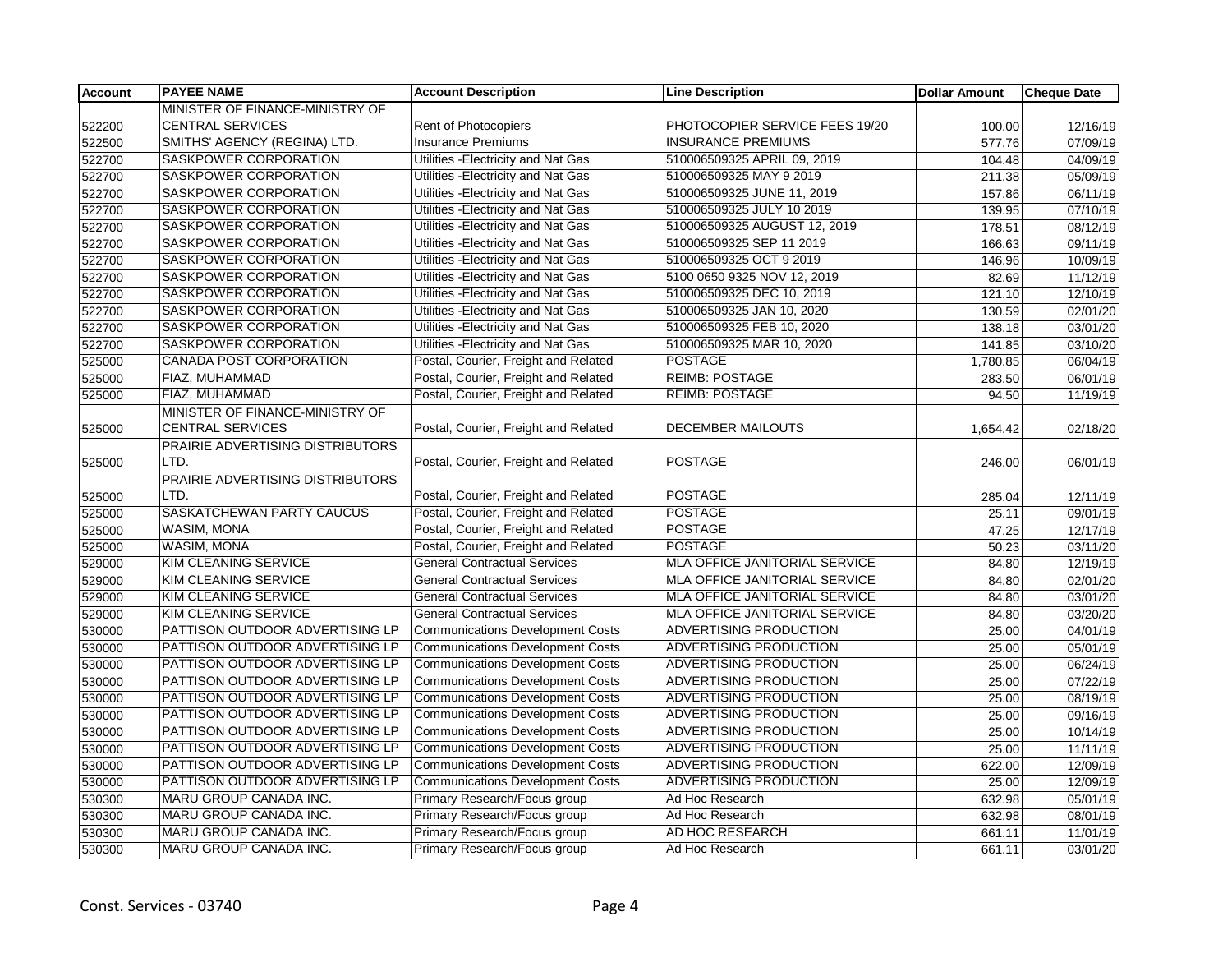| <b>Account</b> | <b>PAYEE NAME</b>                  | <b>Account Description</b>             | <b>Line Description</b>               | <b>Dollar Amount</b> | <b>Cheque Date</b> |
|----------------|------------------------------------|----------------------------------------|---------------------------------------|----------------------|--------------------|
|                | 10763705 CANADA INC. O/A GUJARAT   |                                        |                                       |                      |                    |
| 530500         | <b>TIMES NEWSWORLD</b>             | Media Placement                        | <b>ADVERTISING</b>                    | 450.00               | 07/01/19           |
|                |                                    |                                        |                                       |                      |                    |
| 530500         | CANADIAN NETWORK BROADCASTING      | Media Placement                        | <b>ADVERTISING</b>                    | 2,449.00             | 09/01/19           |
| 530500         | <b>OUTFRONT MEDIA CANADA</b>       | Media Placement                        | <b>ADVERTISING</b>                    | 1,150.00             | 12/19/19           |
| 530500         | PATTISON OUTDOOR ADVERTISING LP    | <b>Media Placement</b>                 | <b>ADVERTISING</b>                    | 225.00               | 04/01/19           |
| 530500         | PATTISON OUTDOOR ADVERTISING LP    | Media Placement                        | <b>ADVERTISING</b>                    | 225.00               | 05/01/19           |
| 530500         | PATTISON OUTDOOR ADVERTISING LP    | Media Placement                        | <b>ADVERTISING</b>                    | 25.00                | 06/01/19           |
| 530500         | PATTISON OUTDOOR ADVERTISING LP    | Media Placement                        | <b>ADVERTISING</b>                    | 225.00               | 06/01/19           |
| 530500         | PATTISON OUTDOOR ADVERTISING LP    | <b>Media Placement</b>                 | <b>ADVERTISING</b>                    | 225.00               | 06/24/19           |
| 530500         | PATTISON OUTDOOR ADVERTISING LP    | <b>Media Placement</b>                 | <b>ADVERTISING</b>                    | 225.00               | 07/22/19           |
| 530500         | PATTISON OUTDOOR ADVERTISING LP    | Media Placement                        | <b>ADVERTISING</b>                    | 225.00               | 08/19/19           |
| 530500         | PATTISON OUTDOOR ADVERTISING LP    | Media Placement                        | <b>ADVERTISING</b>                    | 225.00               | 09/16/19           |
| 530500         | PATTISON OUTDOOR ADVERTISING LP    | Media Placement                        | <b>ADVERTISING</b>                    | 225.00               | 10/14/19           |
| 530500         | PATTISON OUTDOOR ADVERTISING LP    | Media Placement                        | <b>ADVERTISING</b>                    | 225.00               | 11/11/19           |
| 530500         | PATTISON OUTDOOR ADVERTISING LP    | <b>Media Placement</b>                 | <b>ADVERTISING</b>                    | 225.00               | 12/09/19           |
| 530500         | PATTISON OUTDOOR ADVERTISING LP    | Media Placement                        | <b>ADVERTISING</b>                    | 925.00               | 12/23/19           |
| 530500         | PATTISON OUTDOOR ADVERTISING LP    | Media Placement                        | <b>ADVERTISING</b>                    | 225.00               | 02/01/20           |
| 530500         | PATTISON OUTDOOR ADVERTISING LP    | Media Placement                        | <b>ADVERTISING</b>                    | 225.00               | 02/03/20           |
| 530500         | PATTISON OUTDOOR ADVERTISING LP    | <b>Media Placement</b>                 | <b>ADVERTISING</b>                    | 225.00               | 03/02/20           |
| 530500         | PATTISON OUTDOOR ADVERTISING LP    | Media Placement                        | <b>ADVERTISING</b>                    | 225.00               | 03/30/20           |
| 530500         | POSTCARD PORTABLES REGINA          | Media Placement                        | <b>ADVERTISING</b>                    | 205.00               | 04/19/19           |
| 530500         | POSTCARD PORTABLES REGINA          | Media Placement                        | <b>ADVERTISING</b>                    | 205.00               | 05/19/19           |
| 530500         | PUNJABI AKHBAAR INC.               | Media Placement                        | <b>ADVERTISING</b>                    | 350.00               | 08/01/19           |
| 530500         | PUNJABI AKHBAAR INC.               | Media Placement                        | <b>ADVERTISING</b>                    | 400.00               | 02/01/20           |
| 530800         | <b>WESTERN LITHO PRINTERS LTD.</b> | Publications                           | <b>NEWSLETTERS</b>                    | 1,386.34             | 06/01/19           |
| 530900         | TREASURE HOUSE IMPORTS LTD.        | Promotional Items                      | PROMOTIONAL ITEMS                     | 195.00               | 04/01/19           |
| 530900         | <b>WESTERN LITHO PRINTERS LTD.</b> | <b>Promotional Items</b>               | <b>CHRISTMAS CARDS</b>                | 386.90               | 12/01/19           |
| 530900         | <b>WESTERN LITHO PRINTERS LTD.</b> | Promotional Items                      | <b>CHRISTMAS CARDS</b>                | 1,786.68             | 03/01/20           |
| 542000         | <b>WASIM, MONA</b>                 | Travel                                 | CA TRAVEL MAR 12, 2020                | 23.31                | 03/12/20           |
|                |                                    | Deputy Minister/Ministry Head Business |                                       |                      |                    |
| 543201         | <b>CONEXUS ARTS CENTRE</b>         | Expenses - Refreshments                | <b>117 STUDENT DRINKS</b>             | 142.00               | 07/01/19           |
| 550100         | <b>WESTERN LITHO PRINTERS LTD.</b> | <b>Printed Forms</b>                   | <b>GREETING CARDS &amp; ENVELOPES</b> | 581.94               | 07/01/19           |
| 555000         | EZE, NNEKA                         | <b>Other Material and Supplies</b>     | <b>OFFICE SUPPLIES</b>                | 71.18                | 01/06/20           |
| 555000         | FIAZ, MUHAMMAD                     | <b>Other Material and Supplies</b>     | <b>REIMB: OFFICE SUPPLIES</b>         | 18.49                | 06/13/19           |
| 555000         | FIAZ, MUHAMMAD                     | Other Material and Supplies            | <b>REIMB: OFFICE SUPPLIES</b>         | 7.75                 | 11/19/19           |
| 555000         | NIMBUS WATER OF CANADA             | <b>Other Material and Supplies</b>     | <b>OFFICE SUPPLIES</b>                | 12.90                | 05/01/19           |
| 555000         | NIMBUS WATER OF CANADA             | <b>Other Material and Supplies</b>     | <b>OFFICE SUPPLIES</b>                | 6.45                 | 06/01/19           |
| 555000         | NIMBUS WATER OF CANADA             | <b>Other Material and Supplies</b>     | OFFICE SUPPLIES                       | 6.45                 | 07/30/19           |
| 555000         | NIMBUS WATER OF CANADA             | Other Material and Supplies            | <b>OFFICE SUPPLIES</b>                | 12.90                | 08/01/19           |
| 555000         | NIMBUS WATER OF CANADA             | <b>Other Material and Supplies</b>     | <b>OFFICE SUPPLIES</b>                | 6.45                 | 09/01/19           |
| 555000         | NIMBUS WATER OF CANADA             | Other Material and Supplies            | <b>OFFICE SUPPLIES</b>                | 12.90                | 11/01/19           |
| 555000         | NIMBUS WATER OF CANADA             | <b>Other Material and Supplies</b>     | <b>OFFICE SUPPLIES</b>                | 6.45                 | 11/01/19           |
| 555000         | NIMBUS WATER OF CANADA             | Other Material and Supplies            | <b>OFFICE SUPPLIES</b>                | 6.45                 | 12/01/19           |
| 555000         | NIMBUS WATER OF CANADA             | Other Material and Supplies            | <b>OFFICE SUPPLIES</b>                | 6.45                 | 02/01/20           |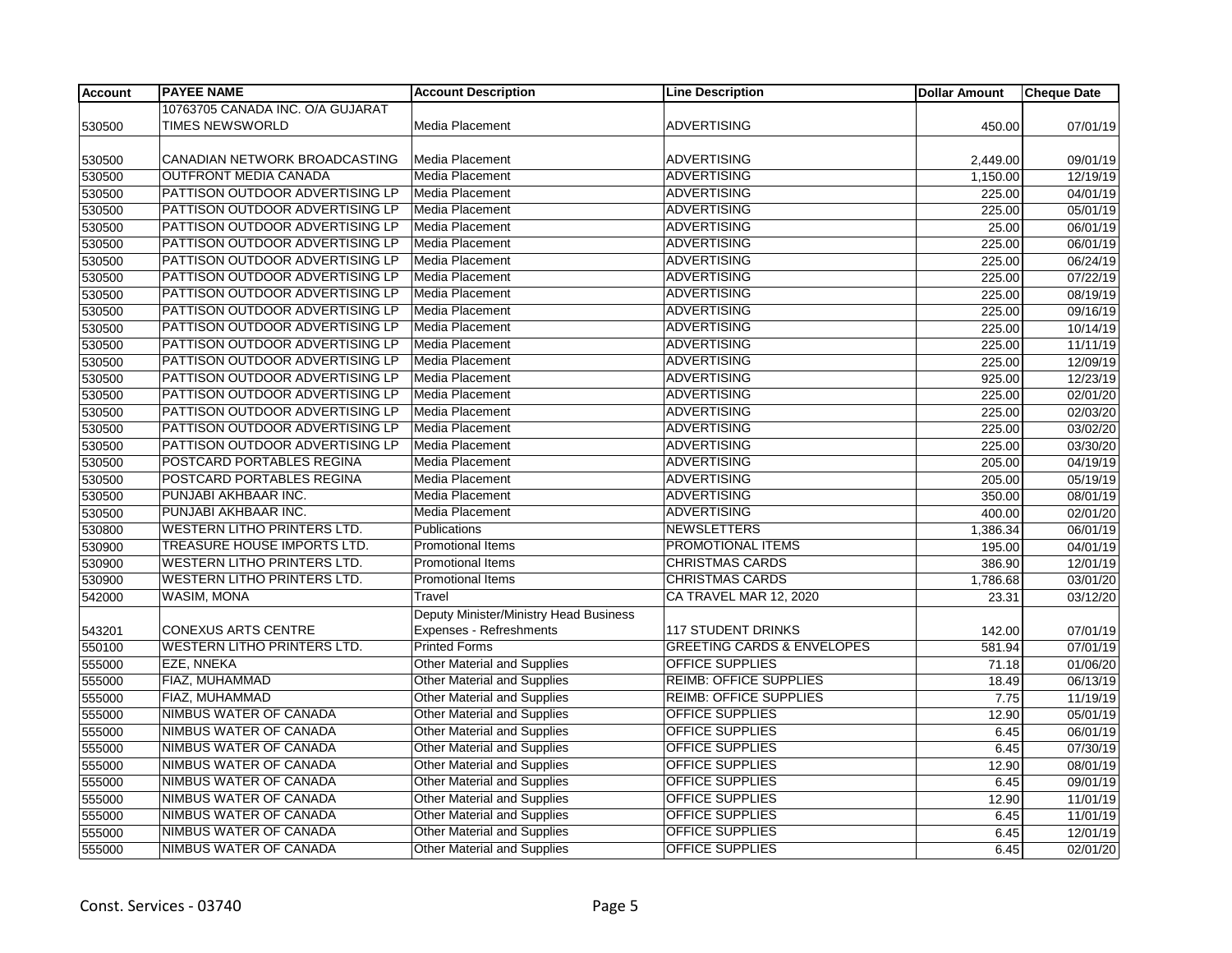| <b>Account</b> | <b>IPAYEE NAME</b>      | <b>IAccount Description</b>             | <b>Line Description</b> | <b>IDollar Amount</b> | <b>ICheque Date</b> |
|----------------|-------------------------|-----------------------------------------|-------------------------|-----------------------|---------------------|
| 555000         | INIMBUS WATER OF CANADA | Other Material and Supplies             | <b>OFFICE SUPPLIES</b>  | 12.90                 | 03/01/20            |
| 555000         | <b>WASIM, MONA</b>      | <b>Other Material and Supplies</b>      | <b>OFFICE SUPPLIES</b>  | 35.52                 | 04/22/19            |
| 555080         | FIAZ. MUHAMMAD          | <b>Other Misc Material and Supplies</b> | <b>IREIMB: FRAMING</b>  | 440.56                | 04/13/19            |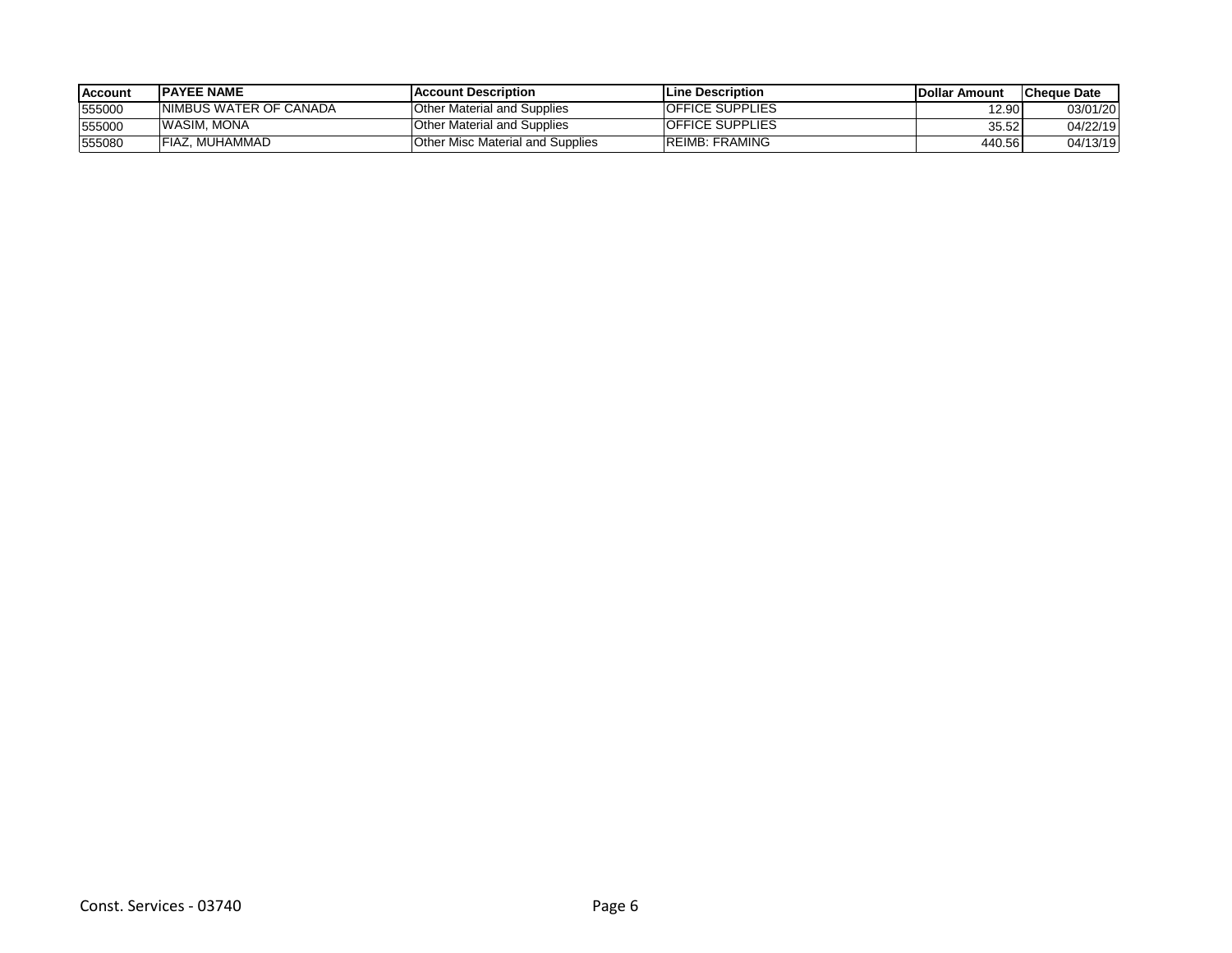**Fiaz, Muhammad 2019-2020**

## **LEGISLATIVE ASSEMBLY OF SASKATCHEWAN MEMBERS' ACCOUNTABILITY AND DISCLOSURE REPORT For the fiscal year ending March 31, 2020**

#### **DIRECTIVE #6 - CONSTITUENCY ASSISTANT EXPENSES**

**2019-2020 TOTAL: \$73,373.05**

| <b>Account</b> | <b>Payee Name</b>     | <b>Account Description</b>    | <b>Dollar Amount</b> | <b>Cheque Date</b> |  |
|----------------|-----------------------|-------------------------------|----------------------|--------------------|--|
|                |                       |                               |                      |                    |  |
| 514000         | <b>EZE, NNEKA</b>     | Casual/Term                   | 1,121.03             | 08/21/19           |  |
| 514000         | <b>EZE, NNEKA</b>     | Casual/Term                   | 2,242.07             | 09/04/19           |  |
| 514000         | <b>EZE, NNEKA</b>     | Casual/Term                   | 1,793.66             | 09/18/19           |  |
| 514000         | <b>EZE, NNEKA</b>     | Casual/Term                   | 308.28               | 10/02/19           |  |
| 514000         | <b>EZE, NNEKA</b>     | Casual/Term                   | 672.62               | 10/16/19           |  |
| 514000         | <b>MOHAN, ISHA</b>    | Casual/Term                   | 98.65                | 07/10/19           |  |
| 514000         | <b>MOHAN, ISHA</b>    | Casual/Term                   | 98.65                | 07/24/19           |  |
| 514000         | <b>MOHAN, ISHA</b>    | Casual/Term                   | 98.65                | 08/07/19           |  |
| 514000         | <b>MOHAN, ISHA</b>    | Casual/Term                   | 197.30               | 09/04/19           |  |
| 514000         | WASIM, MONA           | Casual/Term                   | 0.00                 | 04/03/19           |  |
| 514000         | <b>WASIM, MONA</b>    | Casual/Term                   | 825.08               | 04/16/19           |  |
| 514000         | <b>WASIM, MONA</b>    | Casual/Term                   | 502.22               | 05/01/19           |  |
| 514000         | <b>WASIM, MONA</b>    | Casual/Term                   | 1,004.44             | 05/15/19           |  |
| 514000         | WASIM, MONA           | Casual/Term                   | 251.12               | 05/29/19           |  |
| 514000         | <b>WASIM, MONA</b>    | Casual/Term                   | 753.34               | 06/26/19           |  |
| 514000         | <b>WASIM, MONA</b>    | Casual/Term                   | 188.33               | 11/01/19           |  |
| 514000         | <b>WASIM, MONA</b>    | Casual/Term                   | 1,004.44             | 11/13/19           |  |
| 514000         | <b>WASIM, MONA</b>    | Casual/Term                   | 502.22               | 11/27/19           |  |
| 514000         | <b>WASIM, MONA</b>    | Casual/Term                   | 502.22               | 12/11/19           |  |
| 514000         | WASIM, MONA           | Casual/Term                   | 1,757.78             | 12/24/19           |  |
| 514000         | <b>WASIM, MONA</b>    | Casual/Term                   | 1,130.00             | 01/08/20           |  |
| 514000         | <b>WASIM, MONA</b>    | Casual/Term                   | 816.11               | 01/23/20           |  |
| 514000         | <b>WASIM, MONA</b>    | Casual/Term                   | 659.17               | 02/05/20           |  |
| 514000         | <b>WASIM, MONA</b>    | Casual/Term                   | 439.45               | 02/19/20           |  |
| 514000         | WASIM, MONA           | Casual/Term                   | 1,192.78             | 03/18/20           |  |
| 514300         | <b>BUKHARI, WAQAR</b> | Part-Time/Permanent Part-Time | 0.00                 | 04/03/19           |  |
| 514300         | <b>BUKHARI, WAQAR</b> | Part-Time/Permanent Part-Time | 2,529.60             | 04/16/19           |  |
| 514300         | BUKHARI, WAQAR        | Part-Time/Permanent Part-Time | 2,504.30             | 05/01/19           |  |
| 514300         | <b>BUKHARI, WAQAR</b> | Part-Time/Permanent Part-Time | 2,782.56             | 05/15/19           |  |
| 514300         | <b>BUKHARI, WAQAR</b> | Part-Time/Permanent Part-Time | 2,226.05             | 05/29/19           |  |
| 514300         | <b>BUKHARI, WAQAR</b> | Part-Time/Permanent Part-Time | 2,504.30             | 06/12/19           |  |
| 514300         | <b>BUKHARI, WAQAR</b> | Part-Time/Permanent Part-Time | 2,782.56             | 07/03/19           |  |
| 514300         | BUKHARI, WAQAR        | Part-Time/Permanent Part-Time | 2,086.92             | 07/10/19           |  |
| 514300         | BUKHARI, WAQAR        | Part-Time/Permanent Part-Time | 2,643.43             | 07/24/19           |  |
| 514300         | BUKHARI, WAQAR        | Part-Time/Permanent Part-Time | 2,643.43             | 08/07/19           |  |
| 514300         | <b>BUKHARI, WAQAR</b> | Part-Time/Permanent Part-Time | 1,113.02             | 08/21/19           |  |
| 514300         | <b>BUKHARI, WAQAR</b> | Part-Time/Permanent Part-Time | 278.26               | 09/18/19           |  |
| 514300         | <b>BUKHARI, WAQAR</b> | Part-Time/Permanent Part-Time | 2,643.43             | 10/02/19           |  |